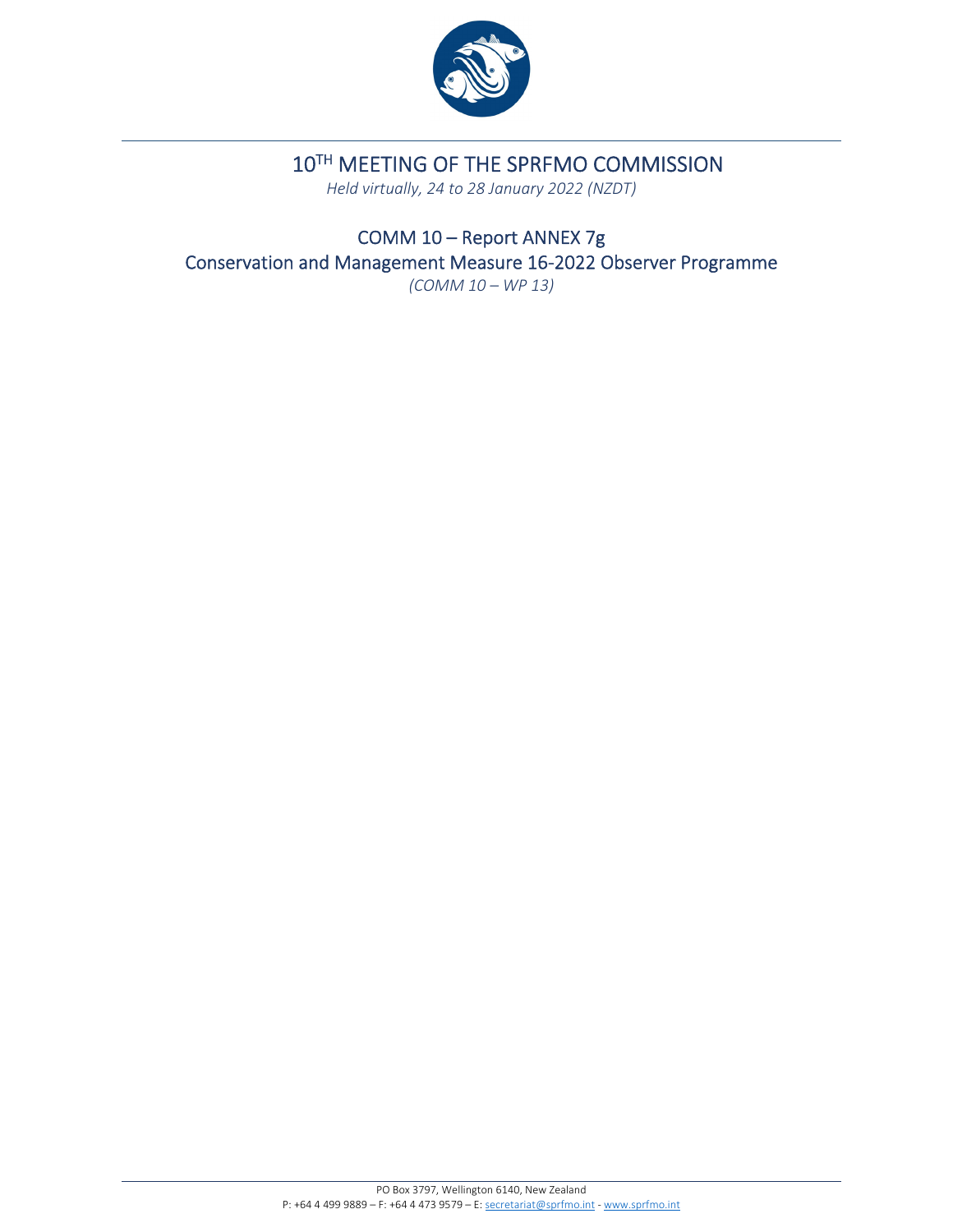

## CMM 16-202<del>1</del>2 ADOPTED

# Conservation and Management Measure Establishing the

SPRFMO Observer Programme

*(Supersedes CMM 16‐202119)*

## The Commission of the South Pacific Regional Fisheries Management Organisation;

*RECOGNISING* United Nations General Assembly Sustainable Fisheries Resolutions 63/112 and 71/123 which encourage the development of observer programmes by regional fisheries management organisations (RFMOs) and arrangements to improve data collection;

*RECALLING* that, according to Article 28 of the Convention on the Conservation and Management of High Seas Fishery Resources in the South Pacific Ocean (the Convention), the Commission shall establish an observer programme, to be operated in accordance with standards, rules and procedures developed by the Commission;

*NOTING* that Article 28 of the Convention sets out the functions of the observer programme and that the observer programme shall be coordinated by the Secretariat of the Commission in a flexible manner to take account of the nature of the fisheries resources and other relevant factors;

*NOTING* that the primary function of observers on board fishing vessels is the collection of scientific information and that observers are not enforcement officials, but that Article 28 of the Convention specifies thatthe information collected by the observer programme shall, as appropriate, also be used to support the functions of the Commission and its subsidiary bodies, including the Compliance and Technical Committee (CTC);

*NOTING* the importance of the collection of robust scientific information, consideration should be given to *inter alia* cost-effectiveness and safety at sea;

*NOTING* that Article 19(2)(b) of the Convention stresses the need to avoid adverse impacts on, and ensure access to fisheries by, subsistence, small‐scale and artisanal fishers and women fish workers when establishing CMMs for fishery resources covered by the Convention;

*NOTING ALSO* that one of the functions of the Commission is to promote the conduct of scientific research to improve knowledge of fishery resources and marine ecosystems in the Convention Area and of the same fishery resources in adjacent waters under national jurisdiction;

*NOTING FURTHER* that scientific research vessels performing fishing operations for research purposes will have on board scientific personnel whose primary function is the collection of scientific data and information;

*ACKNOWLEDGING* that high‐quality data and information related to the fishing activity in the Convention Area, and its impacts on the marine environment occurring in the SPRFMO area are essential for the Commission to adopt and implement effective and timely Conservation and Management Measures(CMMs);

*DETERMINED* to ensure the collection of data and information that can be used for effective assessment and management of SPRFMO fisheries resources, including target species and bycatch, and interaction of fishing activities with the environment and species occurring in the Convention Area, to improve the certainty of future scientific advice while taking into account ecosystem considerations;

*RECOGNISING* the international nature of fishing activity and management of SPRFMO fisheries resources, and the consequent need to deploy well‐trained and accredited observers;

*RECOGNISING* the nature of the observer's work atsea and that the collection of data and information needs to be coupled with safe conditions for observers while on board fishing vessels;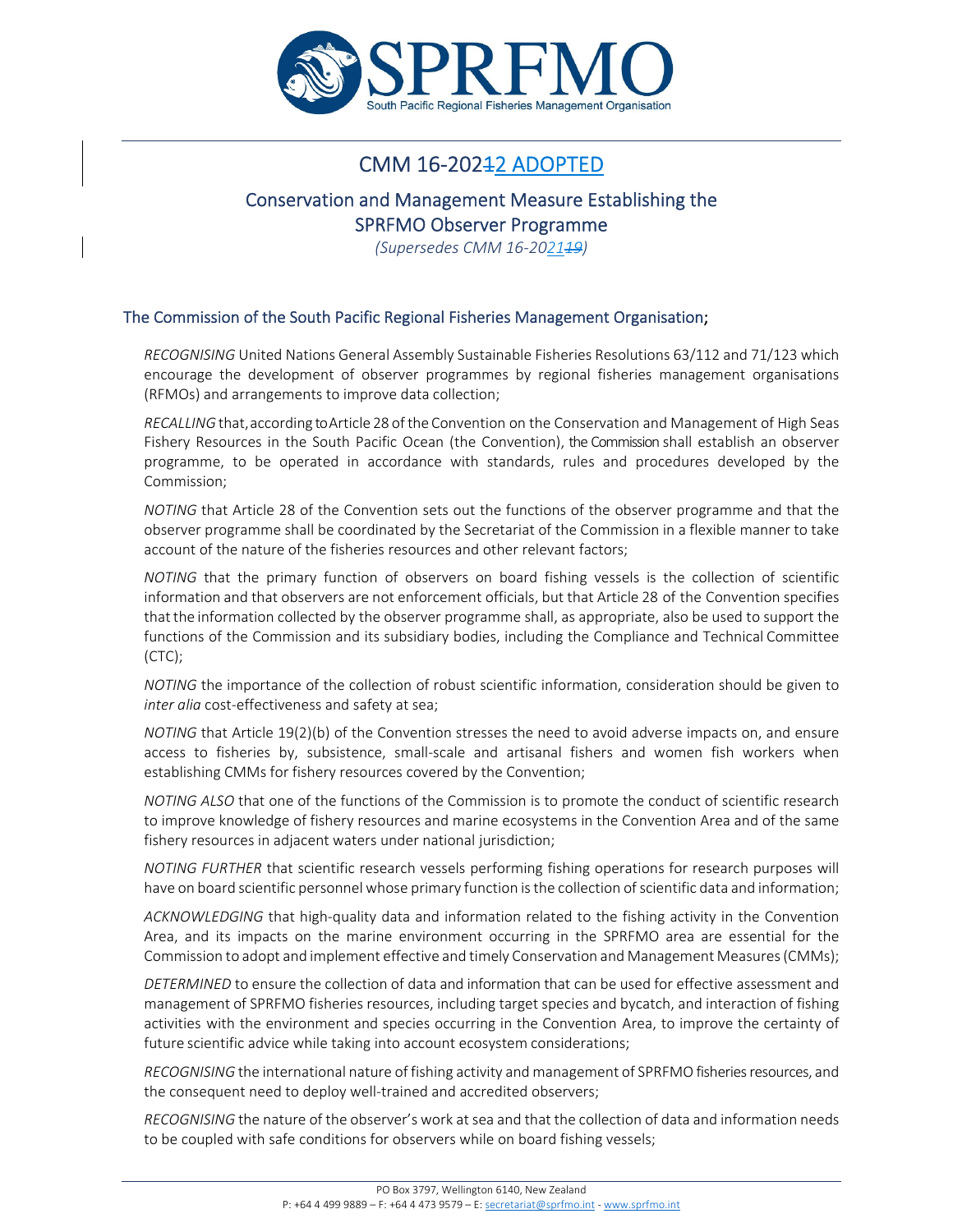

*ACKNOWLEDGING* that electronic monitoring systems, study fleets and self‐sampling have been successfully tested for certain types of data in some fisheries and that the Commission, with the advice of the Scientific Committee (SC), could explore minimum standards for their implementation, as practical and appropriate;

*COMMITTED* to ensure that the SPRFMO Observer Programme (SPRFMO OP) is developed under a robust and transparent governance framework;

*RECOGNISING* the need to establish clear procedures for attaining accreditation of national observer programmes and service providers under the SPRFMO OP;

*ADOPTS* the following CMM in accordance with Articles 8 and 28 of the Convention:

## General Rules

- 1. This CMM establishes the standards, rules and procedures to establish the SPRFMO OP and to ensure it achieves the objectives specified in Article 28 of the Convention.
- 2. The purpose of the SPRFMO OP is to facilitate the collection of verified scientific data and additional information related to fishing activities in the Convention Area and its impacts on the ecosystem, and also to support the functions of the Commission and its subsidiary bodies, including the CTC.
- 3. The SPRFMO OP shall apply to all fishing vessels flying the flag of a Member or Cooperating non‐Contracting Party (CNCP) fishing for fisheries resources in the Convention Area for which a minimum level of observer coverage applies in the relevant CMMs in force.
- 4. Notwithstanding paragraph 3 above, for artisanal fishing vesselslessthan 15 metresfrom coastal developing States fishing for jumbo flying squid, where extraordinary accommodation and safety concerns may exist that precludes deployment of an onboard observer in accordance with the SPRFMO Observer Programme, a coastal developing State will employ an alternative scientific monitoring approach that will collect data equivalent to that specified in this Observer Programme and in CMM 18‐2020 (Squid), in a manner that ensures comparable coverage. In any such cases, the Member or CNCP wishing to avail itself of an alternative approach must present the details of the approach to the Scientific Committee for evaluation. The Scientific Committee will advise the Commission on the suitability of the alternative approach for carrying out the data collection obligations set forth in this Observer Programme and in CMM 18‐2020 (Squid). Alternative approaches implemented pursuant to this provision shall be subject to the approval of the Commission at the annual meeting prior to implementation. Once the alternative approach has been approved, the coastal developing State will notify the Commission prior to the start of their fishing operations. This derogation does not extend to any other obligations contained in this or other CMMs in force. This exception will be revised by the Commission in 2026. Unless otherwise decided by the Commission, this derogation will expire on 1 January 2026.
- 5. Members and CNCPs are encouraged to undertake their best efforts to have observers on board their fishing vessels<sup>1</sup> flying their flags and fishing for fisheries resources in the Convention Area for which there is no fishery‐specific CMM in force. The Scientific Committee shall provide advice to the 8th meeting of the Commission in 2020 on the appropriate levels of observer coverage for these fisheries.
- 6. Observers shall have the rights and duties set out in Annex 1 of this CMM. Members and CNCPs shall ensure that observers from their national observer programmes perform their duties.

 $<sup>1</sup>$  For the purposes of this paragraph, fishing vessels exclude reefer and supply vessels.</sup>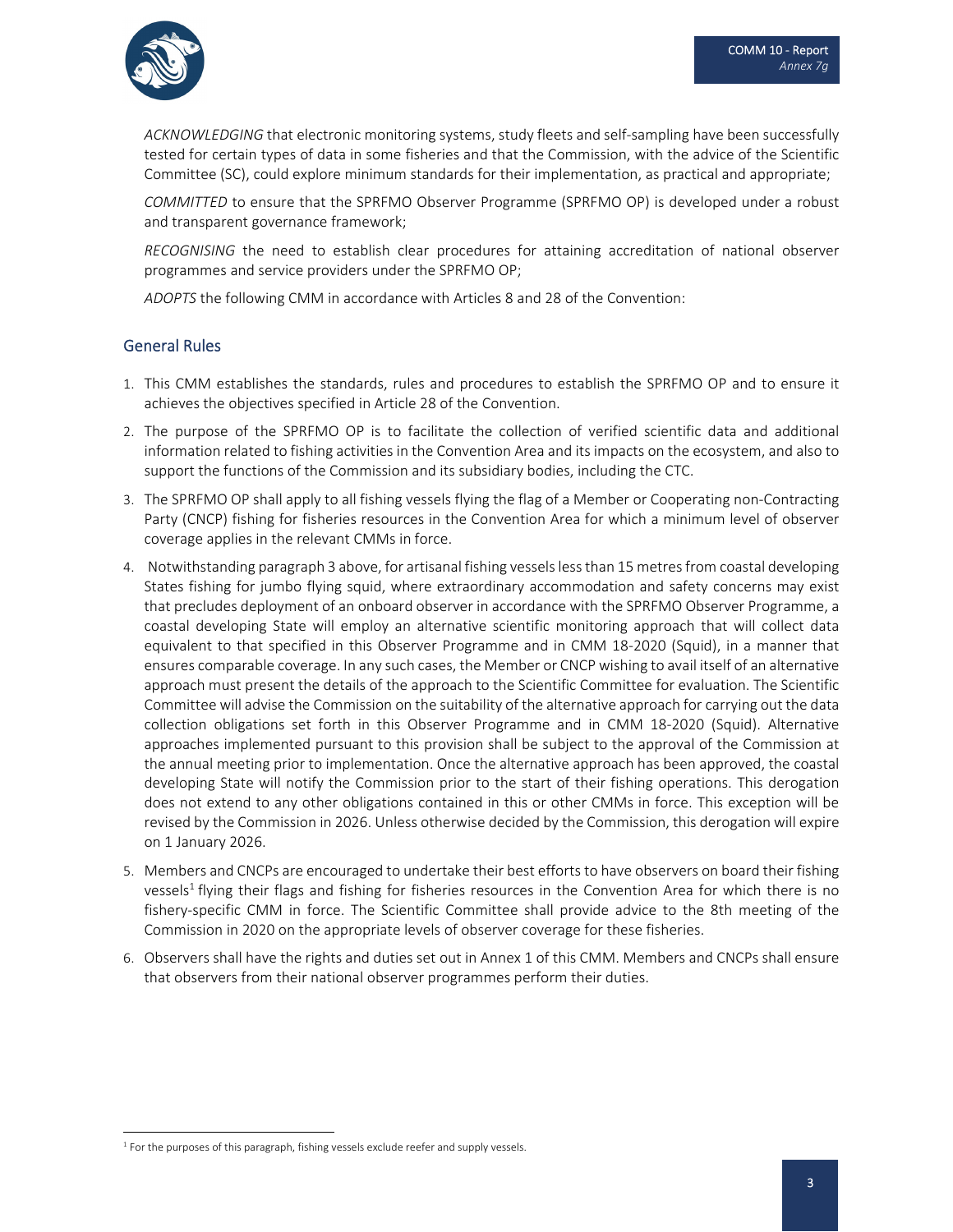

- 7. Members and CNCPs shall also ensure that owners and fishing operators, vessel captains, officers and crew of vessels flying their flag:
	- a) Respect the rights of observers set out in Annex 1 of this CMM, and
	- b) comply with the standards and duties set out in Annex 2 of this CMM.
- 8. Members and CNCPs shall ensure that their national observer programmes and service providers only deploy independent and impartial observers.
- 9. The Commission, based on the advice of the SC, should explore and, where feasible, complementary with other means of collecting scientific data and additional information in conjunction with human observers.

## Deployment of Observers

- 10. To fulfil their obligations under the Convention and the relevant CMMs adopted by the Commission, Members and CNCPs shall only deploy observers sourced from a national observer programme or service provider accredited according to the provisions of this CMM.
- 11.Observers from an accredited national observer programme of a Member or CNCP shall only be deployedon board vesselsflagged to another Member or CNCP with the consent of both Members or CNCPs.
- 12. Individual observers have the right to refuse a deployment on board a fishing vessel for justified reasons, including when safety issues have been identified on the vessel to be deployed or due to serious illness of the observer before boarding. The national observer programme or service provider shall ensure that the reasons for such refusal are documented and that a copy of such documentation is provided to the SPRFMO Secretariat, which will forward it to the relevant Member or CNCP.

## Levels of Coverage

- 13. Members and CNCPs shall ensure that all fishing vessels flying their flag carry observers from a national observer programme or service provider accredited under the SPRFMO OP to meet the minimum levels of observer coverage required by the relevant applicable SPRFMO CMM(s) while operating in the Convention Area<sup>2</sup>.
- 14. Scientific research vessels flying the flag of a Member or CNCP fishing for research purposes in the Convention Area shall be exempted from the obligation to carry accredited observers on board<sup>3</sup>. In these cases, Members and CNCPs shall comply with the data collection and reporting obligations of paragraphs 44, 45 and 46, and shall ensure that scientific personnel on board possess the capacity to perform in full all of the observation and reporting responsibilities contained in those paragraphs.
- 15. For fisheries where 100 percent of observer coverage is not required, Members and CNCPs shall ensure that the method of assigning observers on vesselsflying their flag isrepresentative for the fishery to be monitored and commensurate with the specific data needs of the fishery as a whole. This requirement is subject to practical constraints related to Members and CNCPs with a small number of fishing vessels or trips.
- 16. In relation to paragraph 15 of this CMM, Members and CNCPs shall document and provide information on the methods used to allocate observers on fishing vessels flying their flag to meet the observer coverage requirements, and shall also provide this information in their National Annual Report to the SC. The SC shall review the method used by each Member or CNCP and provide recommendations for improvement, when necessary.

<sup>2</sup> CMM 01‐2020 (*Trachurus murphyi*), CMM 03‐2020 (Bottom fishing) and CMM 13‐2020 (Exploratory fisheries) specify observer coverage levels for these fisheries.

<sup>&</sup>lt;sup>3</sup> This paragraph does not apply to fishing under CMM 13-2021 (Exploratory Fisheries) - observer requirements for exploratory fishing are specified under paragraph 20 of that CMM.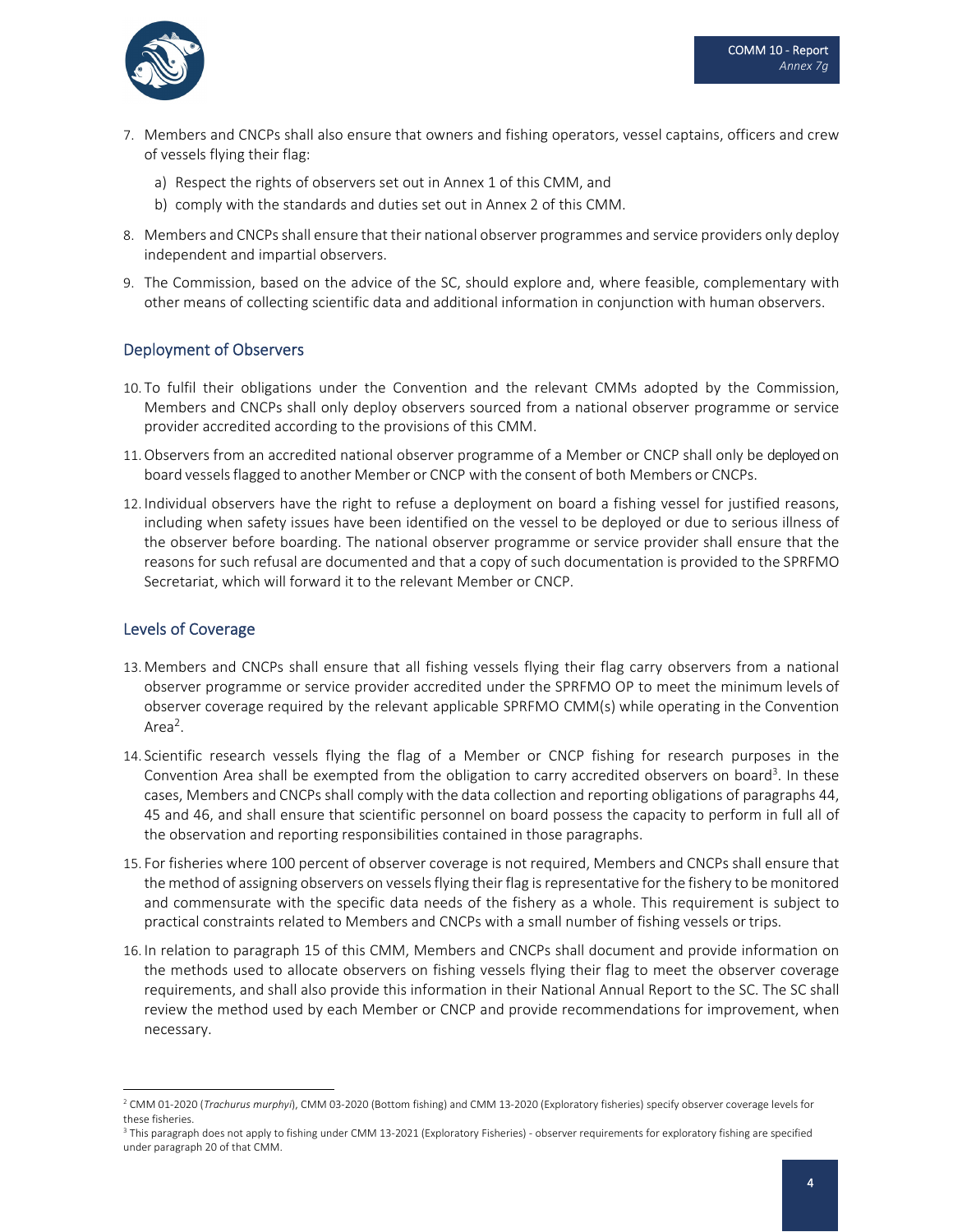

## Accreditation

## *Accreditation Evaluator*

- 17. The SPRFMO OP Accreditation Evaluator is the public or private person or entity tasked by the Commission to assess and evaluate the applications for accreditation. The SPRFMO OP Accreditation Evaluator shall have addressed any potential or actual conflict of interest in the course of delivering its service.
- 18. Applications for the accreditation of national observer programmes may be submitted by Members or CNCPs while applications by service providers may be submitted directly by an external, non-governmental provider of observers, or a Member or CNCP under the SPRFMO OP. Subject to paragraphs 36 and 38 of this CMM, the evaluation of each national observer programme or service provider shall only be undertaken by the SPRFMO OP Accreditation Evaluator.
- 19. Subject to paragraphs 29, 30 and 31 of this CMM, the SPRFMO OP Accreditation Evaluator shall evaluate the national observer programmes and service providers against the minimum requirements and standards set by the Commission in Annex 3 of this CMM.
- 20. The Secretariat shall ensure that the SPRFMO OP Accreditation Evaluator is required, through its service contract, to maintain the confidentiality of any information received by a Member, CNCP or service provider pursuant to this accreditation process.
- 21. A Decision of the Commission will designate a SPRFMO OP Accreditation Evaluator no later than at its 8<sup>th</sup> annual meeting. The procedure for appointing the SPRFMO OP Accreditation Evaluator, as well as the terms and conditions of engagement, are outlined in COMM7‐Report Annex 7i.
- 22. The SPRFMO OP Accreditation Evaluator shall be paid out of the Commission budget.

## *Evaluation of Observer Programmes of Members, CNCPs and Service Providers by the SPRFMO OP Accreditation Evaluator*

- 23. Consistent with Article 28(1) of the Convention, the SPRFMO OP, including the accreditation process, shall be coordinated by the Secretariat and operated in accordance with the standards, rules and procedures detailed in this CMM.
- 24. Each Member, CNCP or service provider seeking to accredit its observer programme under the SPRFMO OP shall submit to the Secretariat and the Accreditation Evaluator, at any time, all the relevant information and documentation to fulfil the standards provided for in Annex 3, including manuals, guides and training materials. Where applications are submitted by service providers on behalf of a Member or CNCP, final responsibility for the completeness and accuracy of the information submitted shall rest with the Member or CNCP. All the information and documentation shall be provided in the official language of the Commission or with appropriate translations. The Secretariat may recommend that the Member, CNCP or service provider complete the application when there is clear evidence that substantive or essential information is missing.
- 25. Members and CNCPs are encouraged to inform the Secretariat and the Accreditation Evaluator a year in advance of their intention to pursue accreditation under the SPRFMO OP and to commence the accreditation process at least six months prior to the date fixed for the opening of the next Commission meeting.
- 26. The Secretariat shall promptly provide the information and documentation referred to in paragraph 24 to the SPRFMO OP Accreditation Evaluator.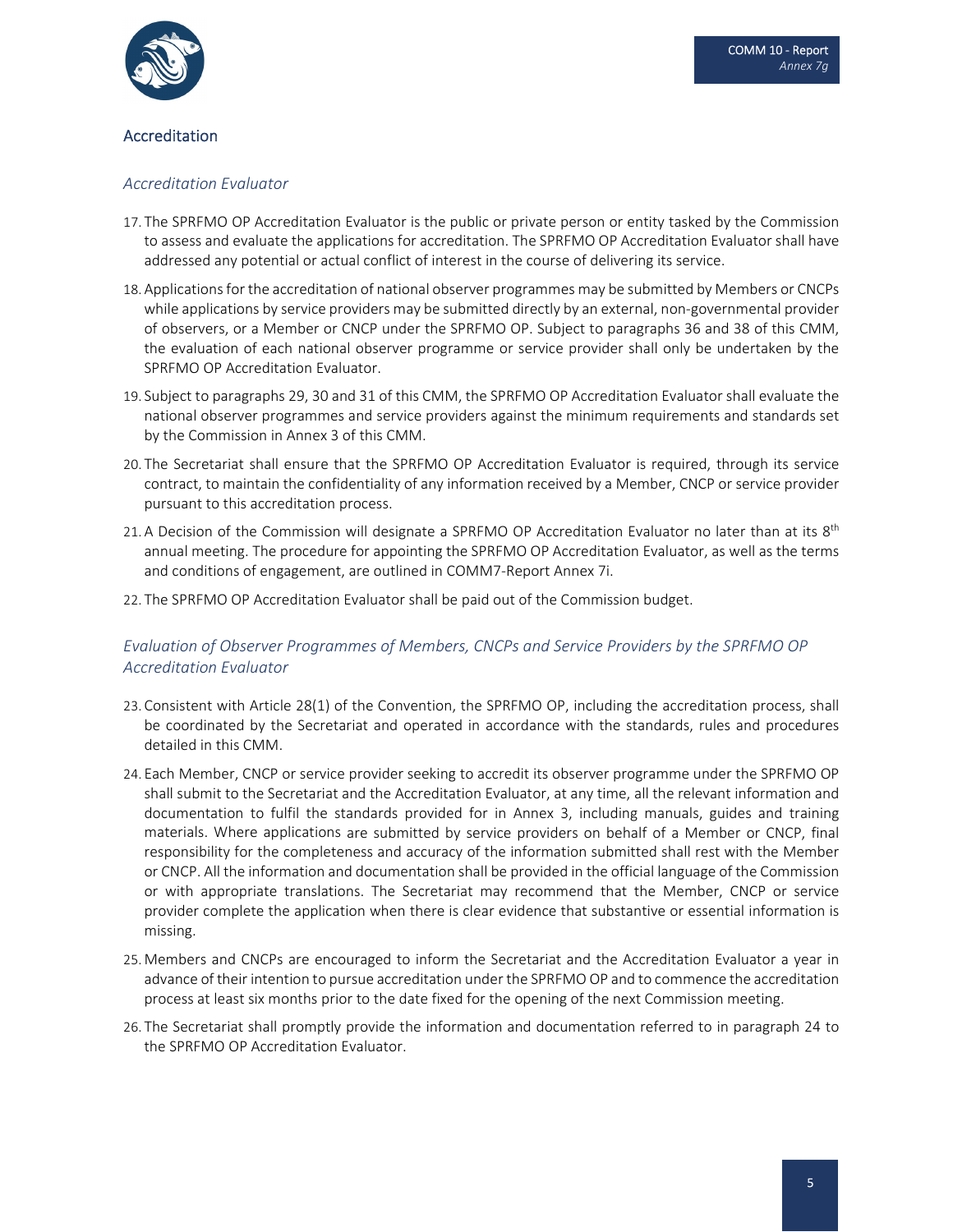

- 27. The SPRFMO OP Accreditation Evaluator shall liaise with Members, CNCP and service providers, as appropriate. Members, CNCPs and service providers shall have the opportunity to provide additional information and corrections relevant to their evaluation to the Secretariat and the Accreditation Evaluator. This process will be conducted by the SPRFMO OP Accreditation Evaluator in a fair, equitable, transparent and non‐discriminatory manner.
- 28. Following evaluation and bilateral consultation, the SPRFMO OP Accreditation Evaluator shall provide a Draft Preliminary Evaluation Report to the Member, CNCP or service provider pursuing accreditation within 30 days for comment prior to the report being provided to the Secretariat. The SPRFMO OP Accreditation Evaluator shall then incorporate any additional information and provide the Preliminary Evaluation Report simultaneously to both the Secretariat and the Member, CNCP or service provider indicating whether the nominated national observer programme or service provider has met the minimum standards for accreditation under the SPRFMO OP.
- 29.When preparing a Preliminary Evaluation Report, and in addition to assessing the fulfilment of the standards indicated in Annex 3, the SPRFMO OP Accreditation Evaluator shall also consider those national programmes and service providers currently accredited by other RFMOs.
- 30. The SPRFMO OP Accreditation Evaluator shall assessthe consistency and compatibility between the SPRFMO Minimum standards for accreditation under Annex 3 and those required by other RFMOs, along with their practical implementation and functioning. The Member or CNCP shall provide to the Secretariat the name of the national observer programme or service provider accredited by other RFMOs, the RFMO that has accredited it, and any other supporting information requested by the Accreditation Evaluator.
- 31. If the Accreditation Evaluator finds that the observer programme has accreditation under another RFMO or arrangement that meets the SPRFMO Minimum standards for accreditation under Annex 3, along with its practical implementation and functioning, it will find the application favourable.
- 32. The Accreditation Evaluator shall submit the Final Evaluation Report to the Secretariat no later than 60 days in advance of the next Commission meeting at which it is to be considered. The Secretariat shall circulate the Final Evaluation Report as an annex to the SPRFMO Observer Programme Implementation Report prior to the next-CTC meeting at which it is to be considered.
- 33. The CTC shall assess the Final Evaluation Report and make recommendations to the Commission regarding whether the observer programme has met the requirements of this CMM and, where relevant, whether a recommendation based on paragraphs 35 to 38 is appropriate.
- 34. The Commission shall decide whether to grant accreditation at its next meeting on the basis of the Final Evaluation Report and any recommendations from the CTC.
- 35. If the Final Evaluation Report by the SPRFMO OP Accreditation Evaluator is favourable, the Commission may decide to adopt the report and grant accreditation under the SPRFMO OP for 5 years from the date upon which accreditation is granted.
- 36. Should the Commission decide that, despite the favourable findings of the Final Evaluation Report by the SPRFMO OP Accreditation Evaluator, the application does not meet the minimum standard required for accreditation (Annex 3), it may decide not to grant accreditation. In that case it shall clearly outline the basis for its decision.
- 37. If the Final Report by the SPRFMO OP Accreditation Evaluator is not favourable, the Commission may decide to adopt the report and not grant accreditation.
- 38. Should the Commission decide that, despite the findings of the non‐favourable Final Evaluation Report by the SPRFMO OP Accreditation Evaluator, the application meets the minimum standard required for accreditation (Annex 3), the Commission may decide to grant accreditation under any conditions as may be specified by the Commission. These conditions may include the accreditation of a national observer programme or a service provider on a temporary and conditional basis pending the fulfilment by that Member, CNCP or service provider of the deficiencies detected during the accreditation process.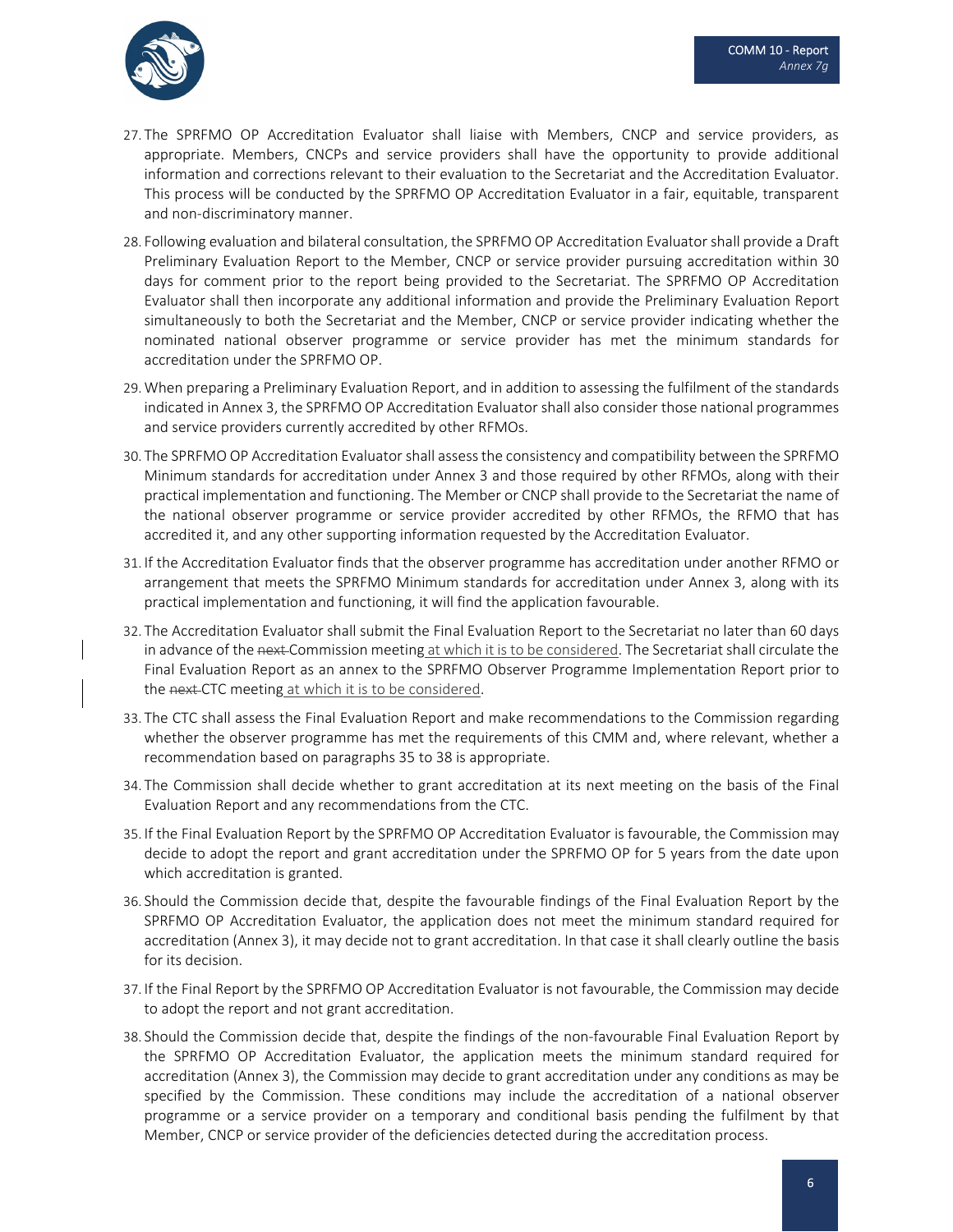

- 39. In case an application for accreditation is not granted, nothing prevents a Member, CNCP or service provider from presenting a new application to seek accreditation. When reapplying for accreditation Members, CNCPs and service providers shall consider the findings and recommendations of the SPRFMO OP Accreditation Evaluator and the Commission.
- 40. Members, CNCPs and service providers shall be entitled to renew accreditation.
- 41. A Member may request that the Commission revoke, condition or suspend accreditation for a national observer programme or service provider at any time but not later than 30 days in advance of the next CTC meeting by providing evidence that the national observer programme or service provider is not meeting the minimum standards for accreditation. The Executive Secretary shall circulate the request for revocation, condition or suspension to Members as soon as possible but no later than 15 days after the request is received, and the SPRFMO OP Accreditation Evaluator shall be asked to advise the CTC on the matter no later than 20 days after the request was circulated.
- 42. The CTC shall assess the request to revoke, condition or suspend an accreditation and the information provided at its next annual meeting, as well as any information provided by other Members, and may provide recommendations to the Commission. The Commission shall consider the CTC's recommendations and the request to revoke suspend or condition accreditation at its next annual meeting.
- 43. The Secretariat shall publicise the name of all observer programmes accredited under the SPRFMO OP, together with relevant contact details, on the SPRFMO website and shall include a list of all national observer programmes or service providers accredited under the SPRFMO OP in the annual OP Implementation Report described in paragraph 47.

## Data Collection

- 44. Members and CNCPs shall ensure that observers deployed on vessels flying their flag, and, where applicable, complementary means of collecting data and information, collect and provide the information specified in Annex 7 of CMM 02‐2021 (Data Standards) in the manner set forth in that CMM and shall also provide relevant observer information required under any other CMM.
- 45.Nothing in this CMM shall prevent Members and CNCPs from taking additional actions related to data collection compatible with this measure.

## Reporting

- 46. Members and CNCPs shall include a brief overview of the national observer programmes or service providers covering its fishing activity as a component of the Annual National Reports submitted by Members and CNCPs to the SC and developed in accordance with the "Guidelines for Annual National Reports to the SPRFMO Scientific Committee".
- 47. The Secretariat shall prepare a report on the implementation of the SPRFMO OP for presentation at each annual meeting of the CTC, using information from annual reports, observer data, and all other suitably documented andrelevantinformation in its possession. The SPRFMO OP Implementation Report will address, *inter alia*: (1) information on problems that have been encountered; (2) recommendations for improving current standards and practices; (3) developments in observer programmes and observational methods; (4) constraints to accreditation and (5) in general any identifiable problem or obstacle in fulfilling the objectives and purpose of this CMM as outlined in paragraphs 1 and 2.
- 48. The SPRFMO OP Implementation Report shall be distributed to Members and CNCPs 30 days prior to each annual CTC meeting.
- 49. The CTC shall reviewthe recommendations delivered by the SPRFMO OP Implementation Report and provide advice to the Commission thereon, including proposed actions to be taken.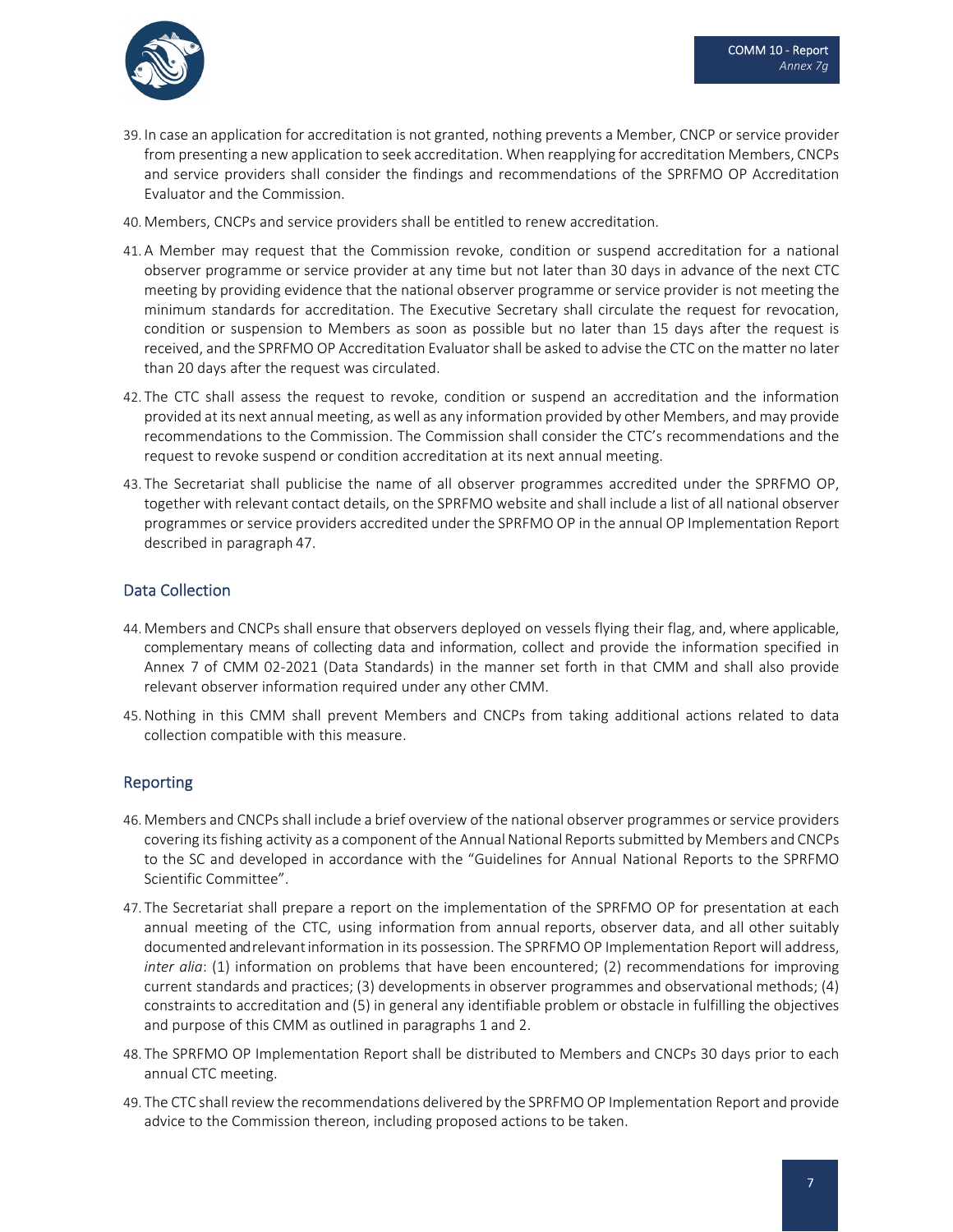

50. The Secretariat shall make available observer data to the SC, at its request. Data confidentiality shall be maintained as set forth in procedures specified in Paragraph 6 of CMM 02‐2021 (Data Standards) and in any other data procedures that may be adopted by the Commission.

#### Review

- 51. The CTC shall review the implementation and effectiveness of this CMM at least every five years, including the observer safety requirements, the applicability of the SPRFMO OP to other fishing vessels and any additional requirements as necessary to meet the objectives of both Article 28 of the Convention and this CMM.
- 52. The SC shall periodically review and provide advice on the appropriate level of observer coverage needed in each fishery to meet data needs.
- 53. Should the SC recommend that a change in coverage or research priorities for specific fisheries is needed, the revised coverage levels, if adopted by the Commission, will be specified in the relevant fishery CMMs.

## Entry into Force

- 54. This CMM shall enter into force 120 days after the conclusion of the Commission's 2019 Annual Meeting.
- 55. Members and CNCPs may continue using their own non‐accredited national observer programme or service provider to meet observer coverage requirements until 31 December 20232024. From 1 January 2024-2025 Members and CNCPs shall only deploy observers from national observer programmes or service providers accredited under the SPRFMO.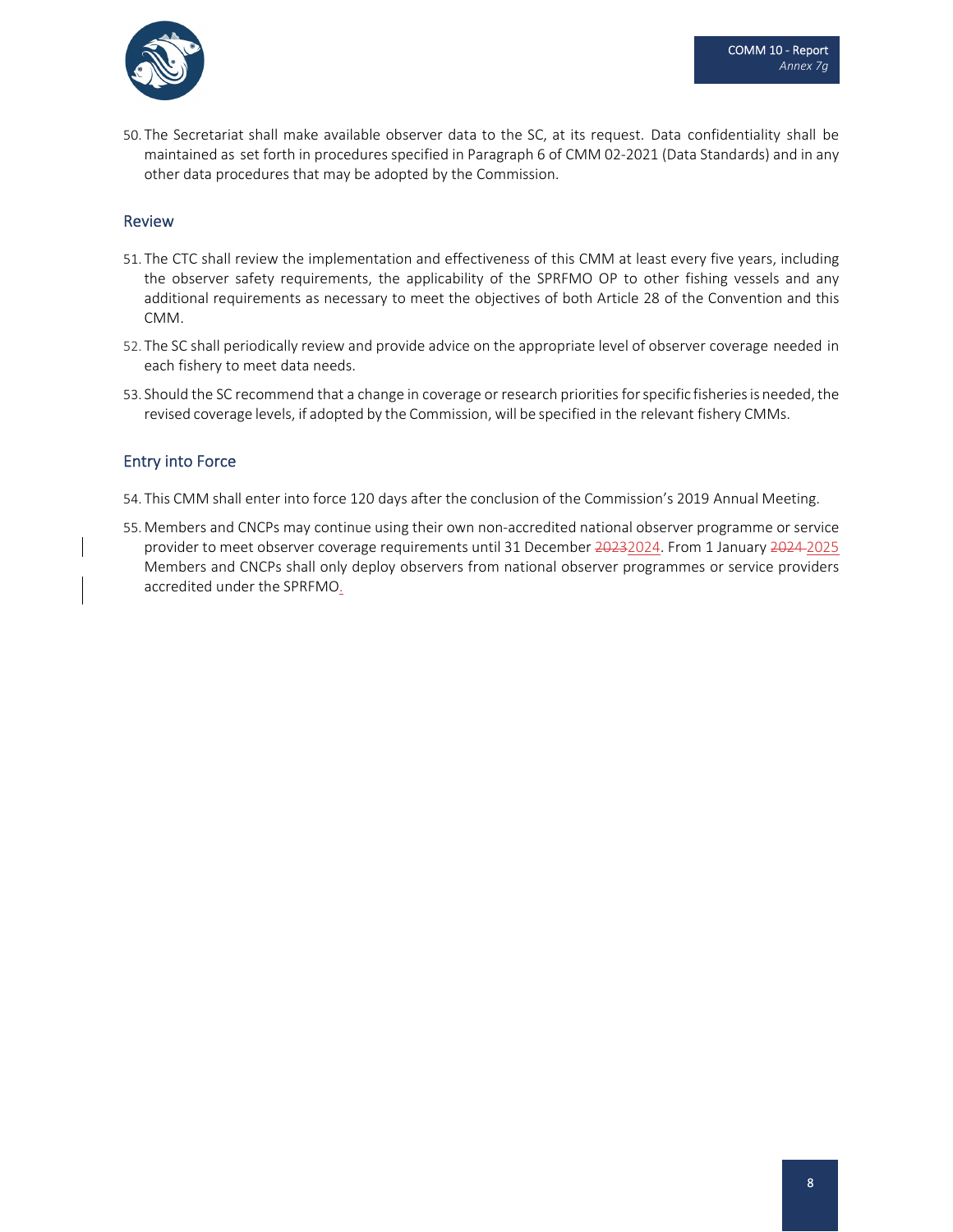

## ANNEX 1 Minimum Standards for Observers

## Observer Rights

In fulfilling their tasks and duties, observers shall have the following rights:

- a) Freedom to carry out their duties without being assaulted, obstructed, delayed, intimidated or interfered with;
- b) Access to and use of all facilities and equipment of the vessel necessary to carry out the observer's duties, including but not limited to full accessto the bridge, catch before being sorted, processed catch and any bycatch on board, as well as areas which may be used to hold, process, weigh, and store fish, as safety permits;
- c) Access to the vessel's records, including logbooks, vessel diagrams and documentation for reviewing records, assessment and copying, as well as access to navigational equipment, charts, and other information related to fishing activities;
- d) Access to and use of communications equipment and personnel, upon request, for entry, transmission, and reception of work‐related data or information;
- e) Reasonable use of the communication equipment on board to communicate with the observer programme on land at any time including emergencies;
- f) Access to additional equipment, if present, to facilitate the work of the observer while on board the vessel, such as high‐powered binoculars, electronic means of communication, freezer to store specimens, scales, et cetera;
- g) Safe access to the working deck or hauling station, during net or line retrieval and access to specimens on deck (alive or dead) in order to collect samples;
- h) Unrestricted access to food, accommodation and sanitary facilities of a standard equivalent to those normally available to an officer on board the vessel as well as medical facilities that meet international maritime standards;
- i) Access to verify safety equipment on board (through a safety orientation tour provided by officers or crew) before the vessel leaves the dock;
- j) Unrestrained permission to record any pertinent information relevant for scientific purposes and data collection;
- k) A designated contact or supervisor on land to communicate with at any time while at sea;
- l) To refuse deployment on board a fishing vessel for justified reasons, including where safety issues have been identified. The national observer programme or service provider shall ensure that the reasons for such refusal are documented and a copy of such document is provided to the SPRFMO Secretariat, which will forward it to the flag State of the vessel;
- m) The ability to communicate at any time the occurrence of safety issues to the vessel captain, national observer programme, service provider, the Secretariat, and flag State, as appropriate;
- n) Upon request by the observer, receiving reasonable assistance by the crew to perform their duties including, among others, sampling, handling large specimens, releasing incidental specimens and measurements;
- o) Privacy in the observer's personal areas;
- p) Not performing duties assigned to the crew, such as gear handling (for fishing purposes), offloading fish, et cetera;
- q) Observer data, records, documents, equipment and belongings will not be accessed, harmed, or destroyed.

Members and CNCPs shall ensure that operators, captains, officers and crew on board vessels flying their flag respect the rights of observers and that a copy of these rights are provided to the crew and/or prominently displayed.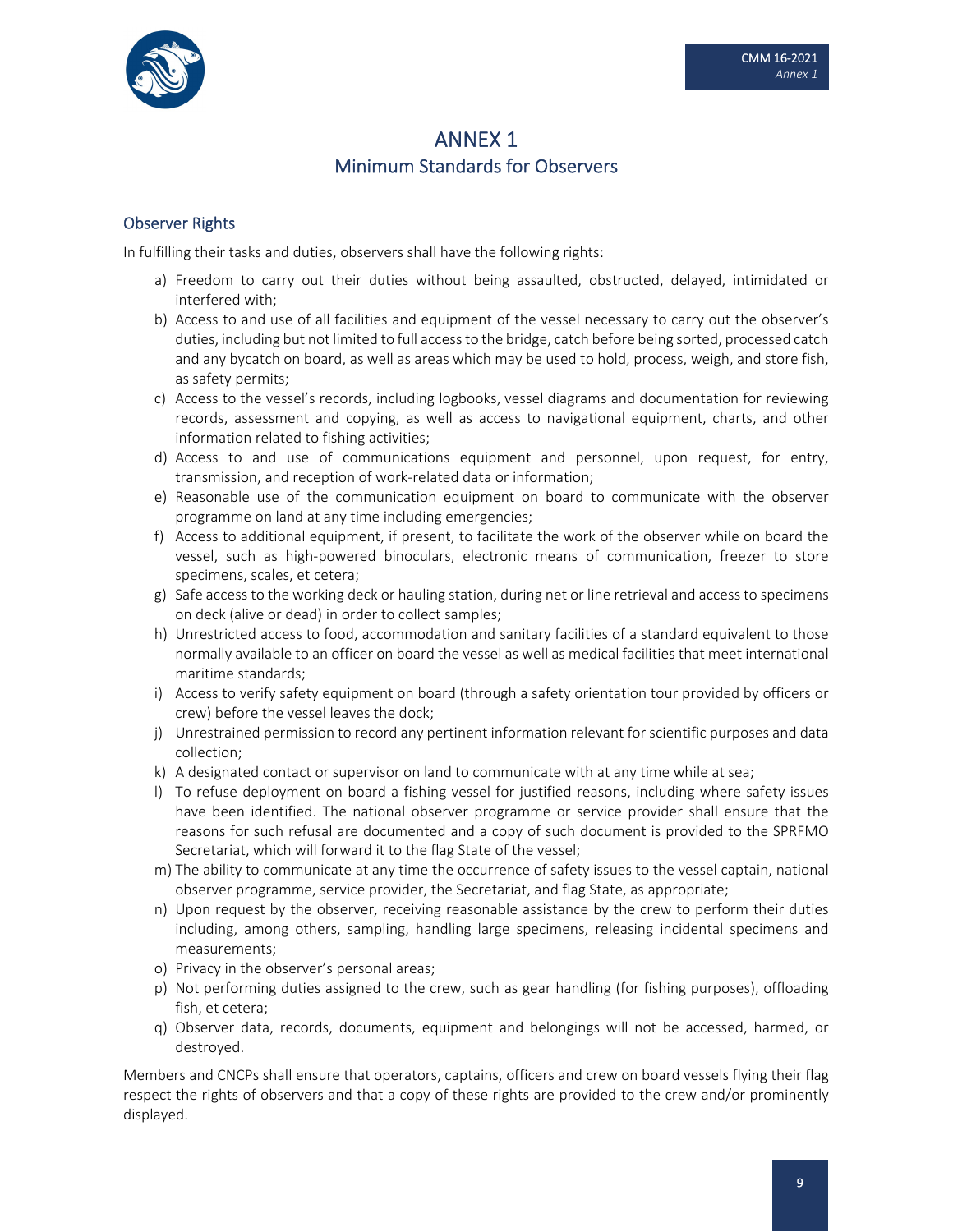

## Observer duties

The duties of observers include:

- a) Carrying complete and valid documents before boarding the vessel, including, when relevant, identification documents, passport, visas, and certificates of at sea security training;
- b) Submitting copies of the documents indicated above to the programme managers of the national observer programme or service provider, as required;
- c) Maintaining independence and impartiality at all times while on duty;
- d) Complying with the laws and regulations of the Member or CNCP whose flag the vessel is flying, as applicable;
- e) Respecting the hierarchy and general rules of behaviour that apply to the vessel personnel;
- f) Performing duties in a manner that does not unduly interfere with the operations of the vessel and while carrying out their functions giving due consideration to the operational requirements of the vessel and communicating regularly with the captain or master of the vessel;
- g) Being familiar with the emergency procedures aboard the vessel, including the locations of life rafts, fire extinguishers, and first aid kits, and participating regularly in emergency drills for which the observer has received training;
- h) Communicating regularly with the vessel captain on relevant observer issues and duties;
- i) Refraining from actions that could negatively affect the image of the SPRFMO OP;
- j) Adhering to any required codes of conduct for observers, including any applicable laws and procedures;
- k) Communicating as regularly as is required with the programme managers and/or national programme coordinator on land;
- l) Complying with any SPRFMO CMMs whose provisions are directly applicable to observers;
- m) Respect the privacy in the captain and crew areas.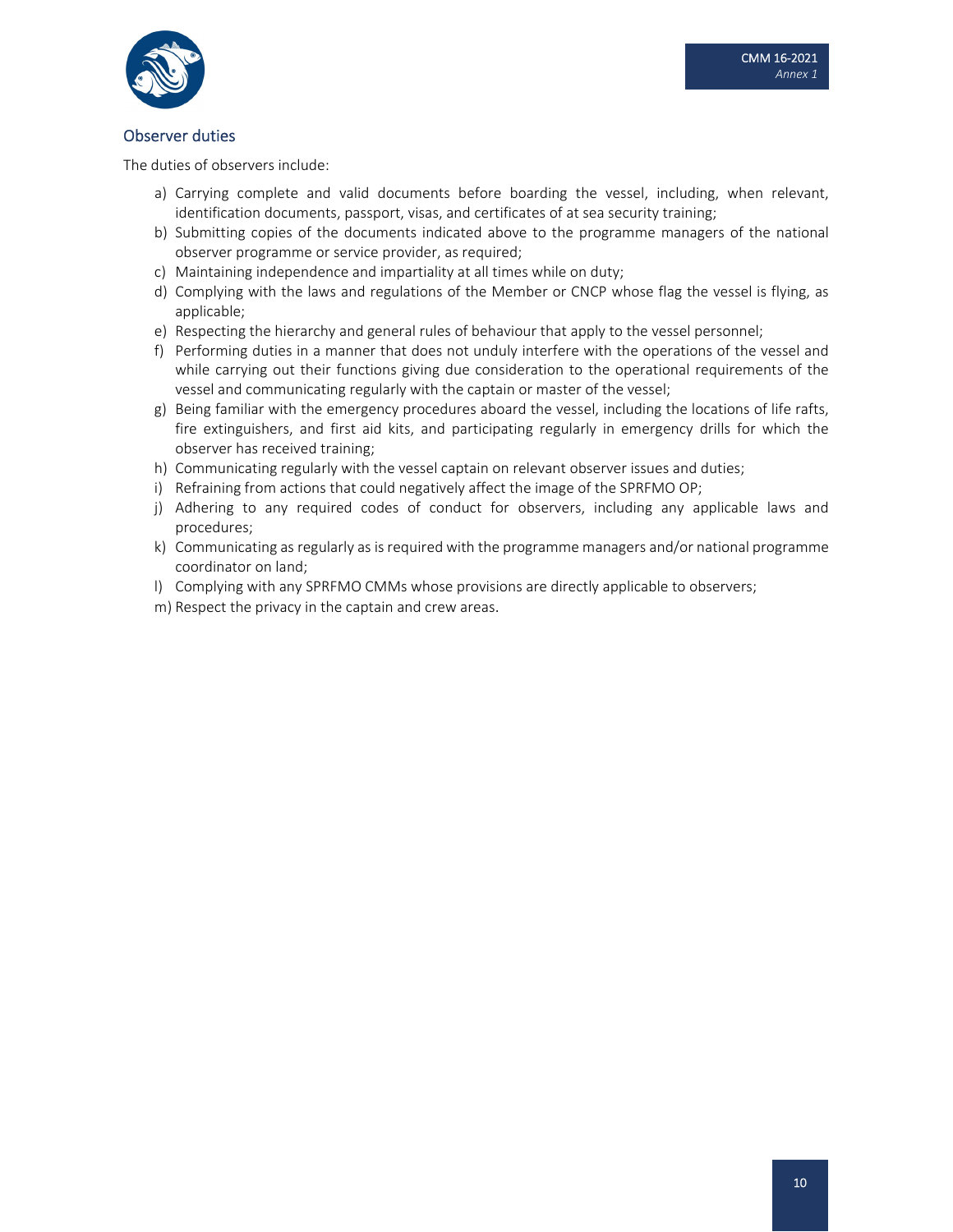

## ANNEX 2 Duties of Vessel Operators, Captain, Officers and Crew

Members and CNCPs shall ensure that vessel operators and captains, officers and crew, as applicable, comply with the following provisions regarding the SPRFMO OP:

## Rights of Vessel Operators and Captains

Vessel operators and captains shall have the following rights:

- a) To agree to the timing and placement, when required to take on board one or more observers;
- b) To conduct operations of the vessel without undue interference due to the observer's presence and performance of the observer's duties;
- c) To assign, at his or her discretion, a vessel crew member to accompany the observer when the observer is carrying out duties in hazardous areas;
- d) To be timely notified by the observer provider on completion of the observer's trip of any comments regarding the vessel operations. The captain shall have the opportunity to review and comment on the observer's report and shall have the right to include additional information deemed relevant or a personal statement.

## Duties of Vessel Operators and Captains

Vessel operators and captains shall have the following duties:

- a) Accept on board the vessel one or more persons identified as observers by the SPRFMO OP when required by the Member or CNCP to which the vessel is flagged;
- b) Ensure the vessel crew is properly briefed and does not assault, harass, obstruct, resist, intimidate, influence, or interfere with the SPRFMO OP observer or impede or delay the observer in the performance of duties;
- c) If required by a SPRFMO CMM, as a complementary monitoring tool, install and maintain functioning electronic monitoring systems or devices throughout the selected fishing trips;
- d) Ensure the observer has access to the catch before any sorting, grading or other separation of the components of the catch are made;
- e) Ensure that vessels operating in the Convention Area include adequate space for the observer to conduct bycatch sampling or other sampling as needed, in a safe manner that limits interference with vessel operations, with a dedicated sample station and other equipment such as scales;
- f) Maintain a safe and clean sampling station to be used by the observer;
- g) Not alter the sampling station during an observed trip without consultation with the observer and subsequent notification to the Member or CNCP in control of the vessel;
- h) Inform the crew regarding the timing and objectives of the SPRFMO OP and schedule for observer boarding, as well as their responsibilities when an observer from the SPRFMO OP boards the vessel;
- i) Assist the SPRFMO OP observer to safely embark and disembark the vessel at an agreed upon place and time;
- j) Allow and assist the SPRFMO OP observer to carry out all duties safely and ensure the observer is not unduly obstructed in the execution of duties unless there is a safety issue that requires intervention;
- k) Allow and assist the SPRFMO OP observer to remove and store samples from the catch and allow the observer access to stored specimens;
- l) Provide the observer, while on board the vessel, at no expense to the observer, national programme or service provider, with food, accommodation, adequate sanitary amenities and medical facilities of a standard equivalent to those normally available to an officer on board the vessel according to generally accepted international standards;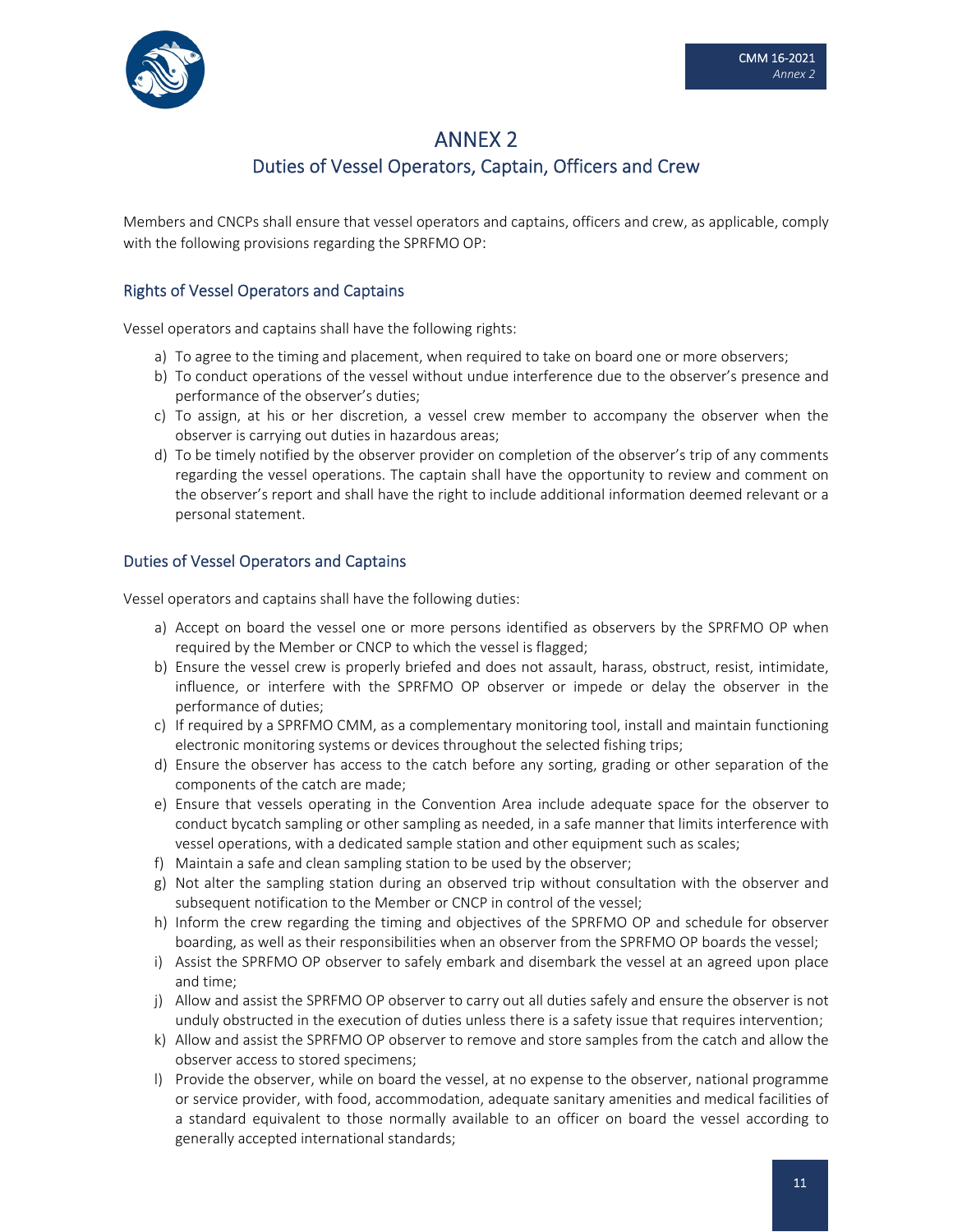

- m) Allow and assist full access to and use of all facilities and equipment of the vessel that is necessary for the observer to carry out his or her duties, including but not limited to full access to the bridge, catch before being sorted, processed catch and any bycatch on board, as well as areas which may be used to hold, process, weigh and store fish;
- n) Follow an established mechanism, if adopted by the Commission, for solving conflicts that would complement the established dispute settlement processes provided by observer programmes and providers;
- o) Cooperate with the observer when the observer is sampling the catch;
- p) Provide notice to the observer at least fifteen (15) minutes before fishing gear hauling or setting procedures, unless the observer specifically requests not to be notified;
- q) Provide adequate space to the observer in the bridge or other designated area for clerical work, as well as adequate space on deck or the factory to perform the observer's duties;
- r) Provide personal protective equipment, and, where appropriate, an immersion suit;
- s) Provide to the observer timely medical attention in case of physical or psychological illness or injury;
- t) Develop and maintain an emergency action plan (EAP) regarding observer safety.

## Safety Orientation Briefing

Vessel captains or a crew member designated by the captain shall provide the observer with a safety orientation briefing at the time of boarding the vessel and before it leaves the dock. The orientation briefing shall include:

- a) Safety documentation of the vessel;
- b) Location of life rafts, raft capacities, observer's assignment, expiration, installation, and any other relevant safety related information;
- c) Location and instructions for use of emergency radio beacons indicating position in case of an emergency;
- d) Location of immersion suits and personal floating devices, their accessibility, and the quantities for everyone onboard;
- e) Location of flares, types, numbers, and expiration dates;
- f) Location and number of fire extinguishers, expiration dates, accessibility, et cetera;
- g) Location of life rings;
- h) Procedures in case of emergencies and essential actions of the observer during each type of emergency, such as a fire on board, recovering a person overboard, et cetera;
- i) Location of first aid materials and familiarity with crew members in charge of first aid;
- j) Location of radios, procedures for making an emergency call, and how to operate a radio during a call;
- k) Safety drills;
- l) Safe places to work on deck and safety equipment required;
- m) Procedures in case of illness or accident of the observer or any other crew member.

## Procedure in the Event of an Emergency

If a SPRFMO observer dies, is missing or presumed fallen overboard, the Member whose flag the vessel is flying shall ensure that the fishing vessel:

- a) Immediately ceases all fishing operations;
- b) Immediately commences search and rescue if the observer is missing or presumed fallen overboard, and searches for at least 72 hours, unless the observer is found sooner, or unless instructed by the Member whose flag the vessel is flying to continue searching;
- c) Immediately notifies the Member whose flag the vessel is flying;
- d) Immediately notifies the Member or observer provider to whom the SPRFMO OP observer belongs, if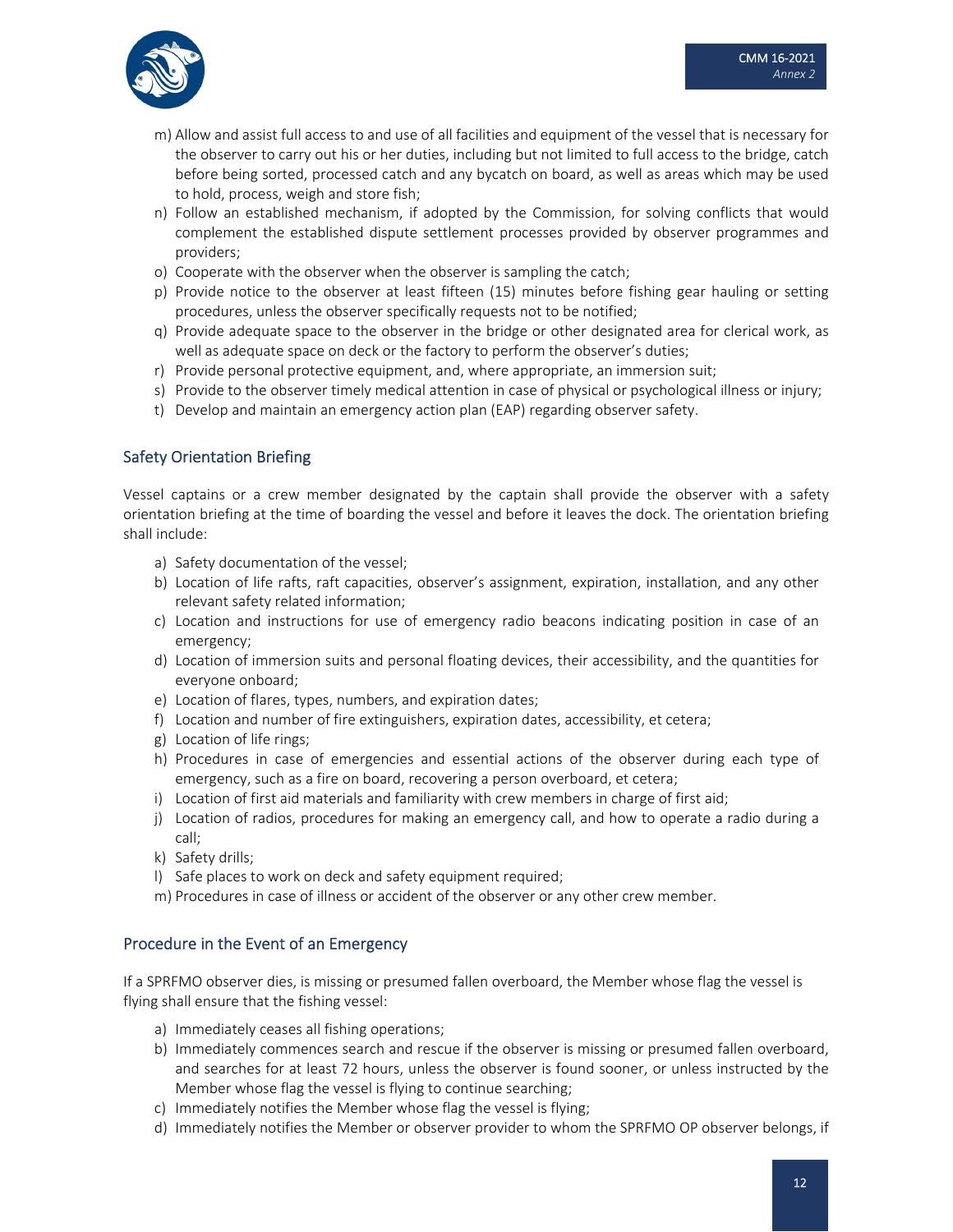

applicable;

- e) Immediately alerts other vessels in the vicinity by using all available means of communication;
- f) Cooperates fully in any search and rescue operation;
- g) Whether or not the search is successful, return the vessels for further investigation to the nearest port, as agreed by the Member whose flag the vessel is flying and the national observer programme or service provider;
- h) Provides the report to the observer providers and appropriate authorities on the incident; and
- i) Cooperates fully in any and all official investigations, and preserves any potential evidence and the personal effects and quarters of the deceased or missing observers.

Flag States shall take and implement all steps, as a matter of due diligence, to prevent incidents causing serious harm or death to observers on board vessels flying their flag, and to sanction or punish those involved, including through criminal investigation and prosecution. The flag State and other Members and CNCPs shall cooperate to that end.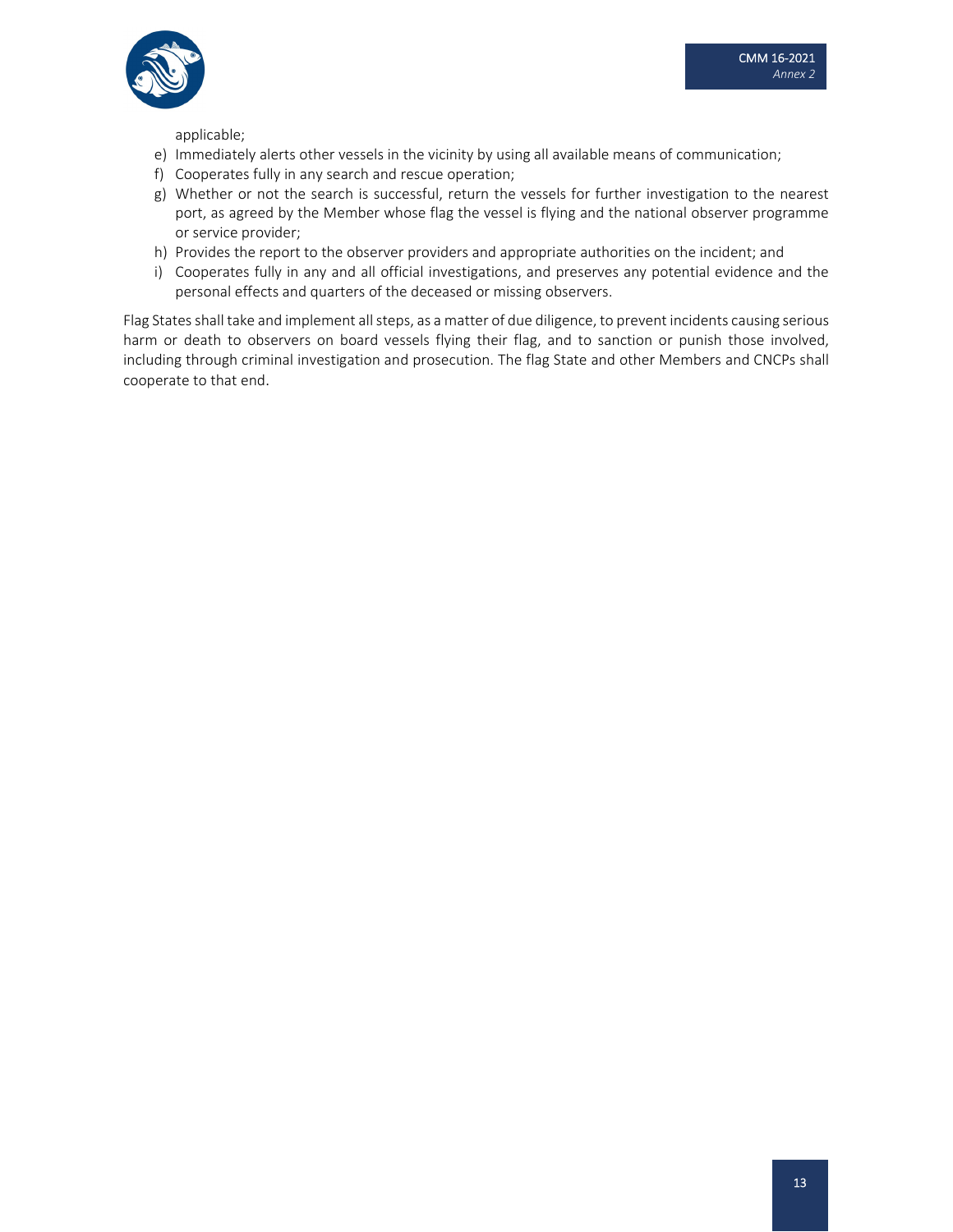

## ANNEX 3

## Minimum Standards for Accreditation Under the SPRFMO OP

This Annex contains the Commission's minimum standards for accreditation under the SPRFMO OP. In accordance with paragraphs 28 and 32 of this CMM, the OP Accreditation Evaluator shall assess and decide all applications against these standards.

## Impartiality, Independence and Integrity

- 1. National observer programmes and service providers shall only deploy independent and impartial observers. This means that neither the national observer programme or service provider, as the case requires, nor the individual observers, have a direct financial interest, ownership or business links with vessels, processors, agents and retailers involved in the catching, taking, harvesting, transporting, processing or selling of fish or fish products.
- 2. The national programme or service provider, and the individual observers:
	- a) Shall not have a direct financial interest, other than the provision of observerservices, in the fisheries underthe purviewof the Commission, including, but not limited to: i) any ownership, mortgage holder, or other secured interest in a vessel or processor involved in the catching, taking, harvesting or processing of fish; ii) any business selling supplies or services to any vessel or processor in the fishery; iii) any business purchasing raw or processed products from any vessel or processor in the fishery;
	- b) Shall not solicit or accept, directly or indirectly, any gratuity, gift, favour, entertainment, inordinate accommodation, loan or anything of monetary value from anyone who either conducts activities that are regulated by a Member or CNCP connected with its services or the Commission, or has interests that may be substantially affected by the performance or non‐performance of the observer's official duties;
	- c) Shall not serve as an observer on any vessel or at any processors owned or operated by a person who previously employed the observer in another capacity within the last three years (e.g., as a crew member); and,
	- d) Shall not solicit or accept employment as a crew member or an employee of a vessel or processor while employed by a national observer programme or service provider.

## Observer Qualifications

The qualification of individual observers is the responsibility of national observer programmes or service providers. The national observer programme or service provider shall demonstrate that observers that are recruited into their programme have relevant education or technical training and/or experience for the fleets concerned; ability to meet the observer duties described in this annex; no record of convictions calling into question the integrity of the observer or indicating a propensity towards violence; and the ability to obtain all necessary documentation, including passports and visas.

## Observer Training

National observer programmes or service providers shall demonstrate that observers are adequately trained before their deployment. Training shall include the following:

- 1. The relationship between fisheries science and fisheries management and the importance of data collection in this context;
- 2. The relevant provisions of the Convention and SPRFMO CMMs relevant to the functions and duties of observers;
- 3. Importance of observer programmes, including understanding the duties, rights, authority and responsibilities of observers;
- 4. Safety at sea, including emergencies at sea, donning survival suits, use of safety equipment, use of radios, survival at sea, management of conflicts, and cold‐water survival;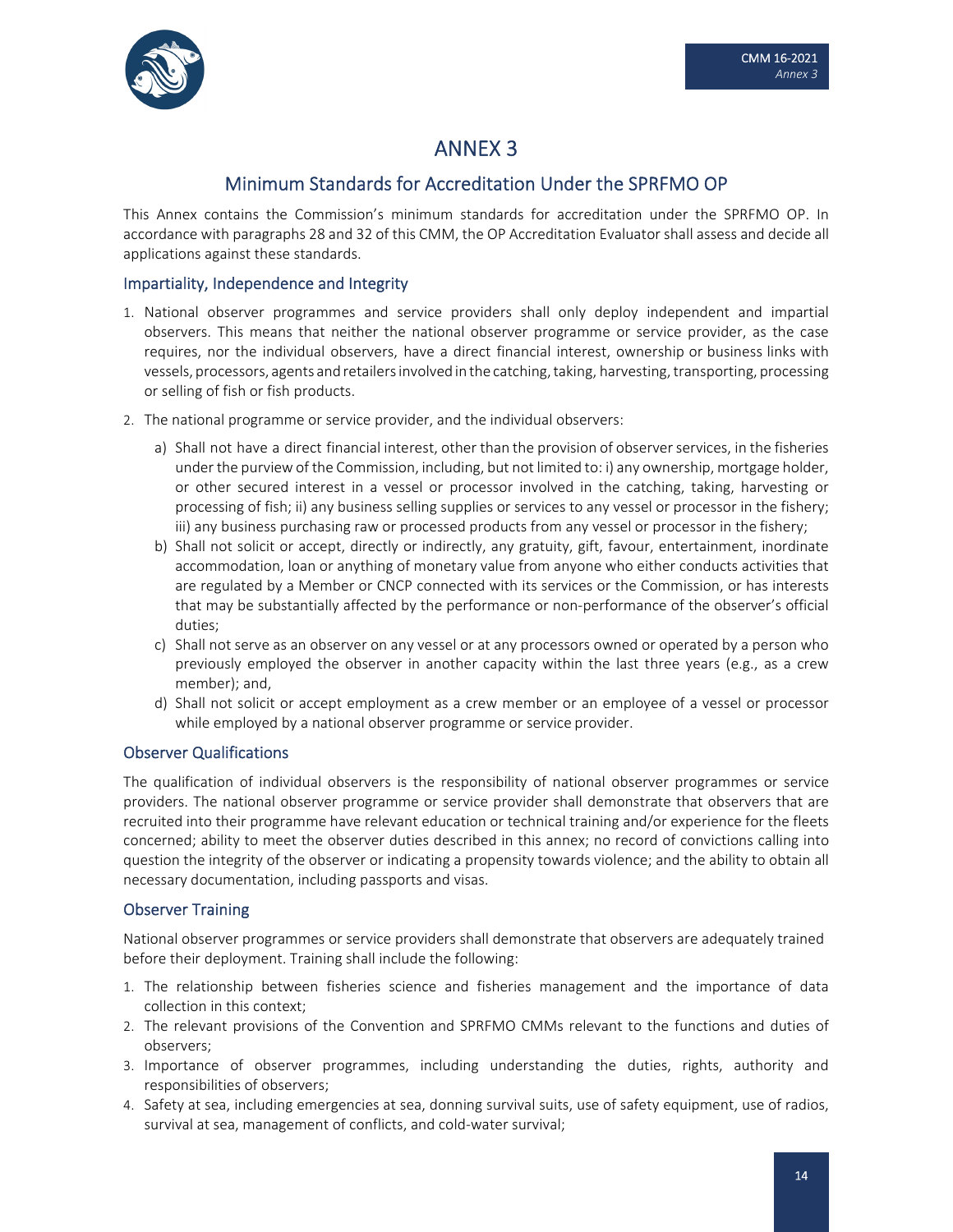

- 5. First aid training, appropriate to working at-sea or in remote situations;
- 6. Species identification and record of species encountered at sea, including target and non‐target species, protected species, seabirds, marine mammals, sea turtles, invertebrates indicating vulnerable marine ecosystems, et cetera;
- 7. Knowledge of the different types and functioning of bycatch mitigation devicesrequired by SPRFMO CMMs;
- 8. Safe handling protocols to rehabilitate and release seabirds, marine mammals and sea turtles;
- 9. Fishing vessel and fishing gear types relevant to SPRFMO;
- 10. Techniques and procedures for estimating catch and species composition;
- 11.Use and maintenance of sampling equipment including scales, callipers, et cetera;
- 12. Sampling methodologies at sea, i.e., fish sampling, fish sexing, measuring and weighing techniques, specimen collection and storage, and sampling methodologies;
- 13.Understand potential biases in sampling, how they arise and how they could be avoided;
- 14. Preservation of samples for analysis;
- 15.Data collection codes and data collection formats;
- 16. Familiarity with catch logbooks and recordkeeping requirements to aid observers' collection of data as required under SPRFMO CMMs;
- 17.Use of digital recorders or electronic notebooks;
- 18. Electronic equipment used for observer work and understanding their operation;
- 19.Use of electronic monitoring systems as a complement to their work, when applicable;
- 20. Verbal debriefing and report writing;
- 21. Training on relevant aspects of the International Convention for the Prevention of Pollution from Ships (MARPOL).

Refresher training should be ongoing dependent on the qualification requirements. Relevant updates to CMMs and observer requirements should be communicated to observers before each deployment as part of the briefing process, for example in an updated manual.

## Observer Trainers

National programmes or service providers shall demonstrate that observer trainers have the appropriate skills and have been authorised by that national programme or service provider to train observers.

## Briefing and Debriefing

National observer programmes or service providers shall demonstrate that there are systems for briefing and debriefing observers and communicating at any time with vessel captains. The briefing and debriefing process shall be conducted by properly trained personnel and shall ensure that observers and vessel captains clearly understand their respective roles and duties.

## Data Validation Process

National observer programmes or service providers shall demonstrate that they have in place an observer data validation process in place. The data validation process shall be conducted by properly trained personnel and shall ensure that data and information collected by an observer are checked for discrepancies or inaccuracies that are corrected before the information is entered into a database or used for analysis. Thisincludes ensuring that the national observer programme or service provider has in place a mechanism to receive data, reports and any other relevant information from an observer in such a way that prevents interference in that data from other sources. The data validation process shall ensure that the data meet the following standards:

- a) A mechanism that allows scientific data to be stored and transferred to the national observer programme (or service provider) in a secure and confidential manner.
- b) Vessel information uniquely identifies the actual vessel from which the fishing occurred;
- c) Dates and times of fishing effort are included and internally consistent (for example an end time should be after a start time);
- d) Location of fishing is included and valid (for example, logical latitude/longitude combinations), internally consistent and entered in the correct units;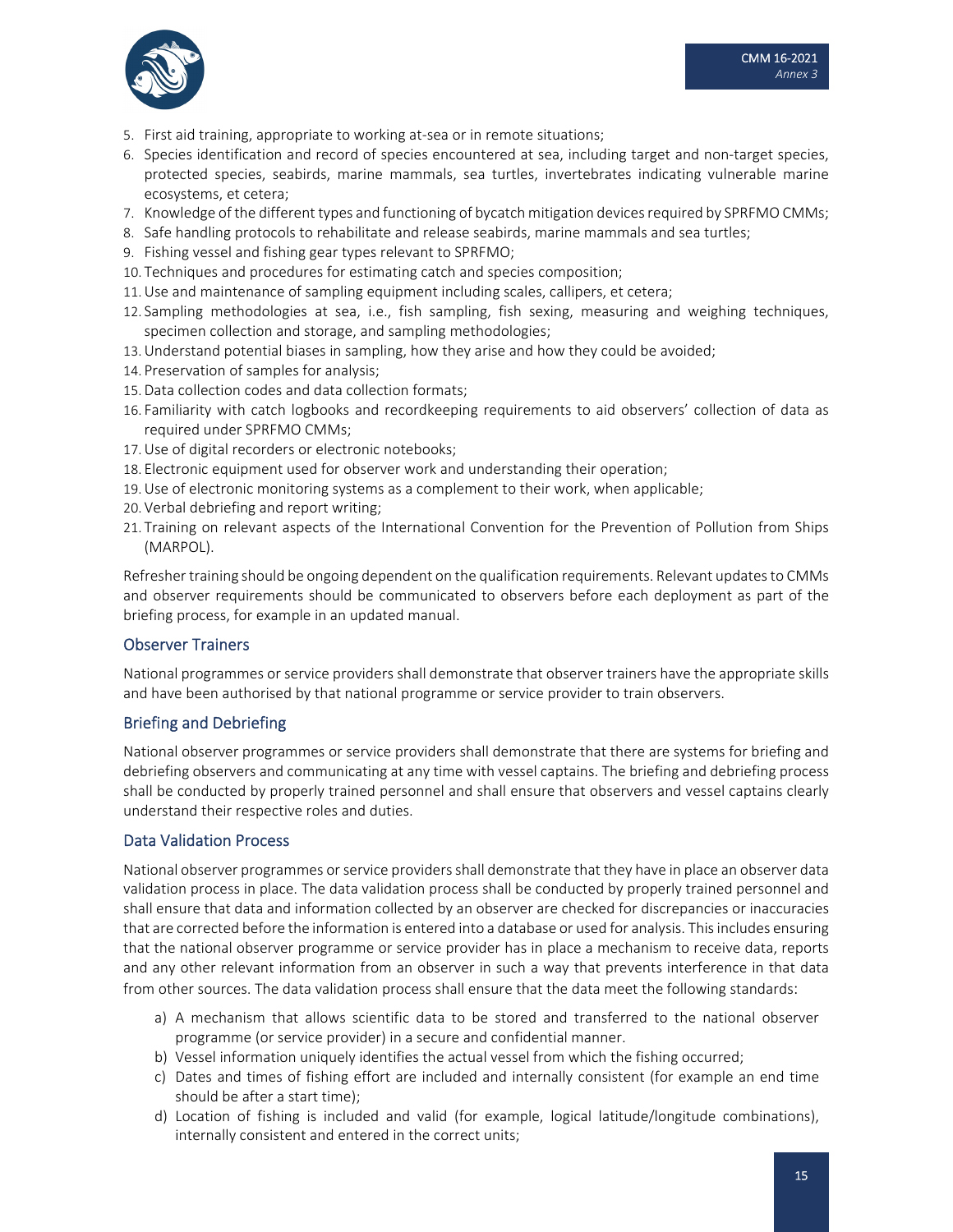

- e) Effort data allows quantification of the amount of effort invested by the vessel, appropriate to the fishing method used, which is also identified;
- f) Catch information identifies the fishery resource (to the species level where possible) and the quantity of that species retained or discarded. If used, species codes are accurate;
- g) Where biological or length information is collected for a fish, it is directly linked to the effort in which it was caught – including date and time, location, and fishing method information, and includes the methodology of data collection;
- h) If the observer programme extends to transhipment and/or landings, then the amount and species of fishery resources transhipped/landed is quantified and recorded according to a standard methodology;
- i) Interaction data involving marine mammals, seabirds, reptiles and/or other species of concern identifies the individual species (where possible), the number of animals, fate (retained or released/discarded), life status if released (vigorous, alive, lethargic, dead), and the type of interaction (hook/line entanglement/warpstrike/net capture/other).

#### Observer Identification Cards

National observer programmes or service providers shall provide observers with identification cards that include the full name of the observer, date of issue and expiration, the name of the national observer programme or service provider, a unique identifying number (if issued by the national observer programme or service provider) a passport style photo of the observer, an emergency phone number.

#### Coordinating Observer Placements and Observer Deployments

National observer programmes or service providers shall demonstrate responsibility and capacity for the timely deployment of observers and will ensure that the selected observer receives all possible assistance during the entire length of their placements.

National observer programmes or service providers shall have in place a protocol to replace an observer if the observer becomes unable to perform their duties.

National observer programmes or service providers shall also seek, to the extent possible, to avoid deploying a single observer on multiple consecutive trips on the same vessel.

It is the responsibility of a national observer programme or service provider to administer observer placements, to maintain the independence and impartiality of observers as described in this measure and ensure that all placements are administratively finalised as soon as practicable after the observers return to port. The national observer programme or service provider is expected to communicate with the observer regarding upcoming deployments, coordinate observer travel, and provide the necessary suppliesfor observer duties.

#### Observer Safety Equipment

National observer programmes or service providers must demonstrate that observers are provided with appropriate equipment, including safety equipment, which is in good working order, routinely checked and renewed to carry out their duties on board a vessel. Essential equipment includes a lifejacket, independent two‐way communication device capable of sending and receiving voice or text communications, personal locator beacons (PLBs), immersion suits, hard hat, proper deck working boots or shoes, gloves and protective glasses (including sunglasses).

#### Responding to Allegations of Observer Misconduct

National observer programmes or service providers must establish procedures for preventing, investigating, and reporting on the misconduct of observers, in coordination with observers, vessel captains, and relevant Members and CNCPs.